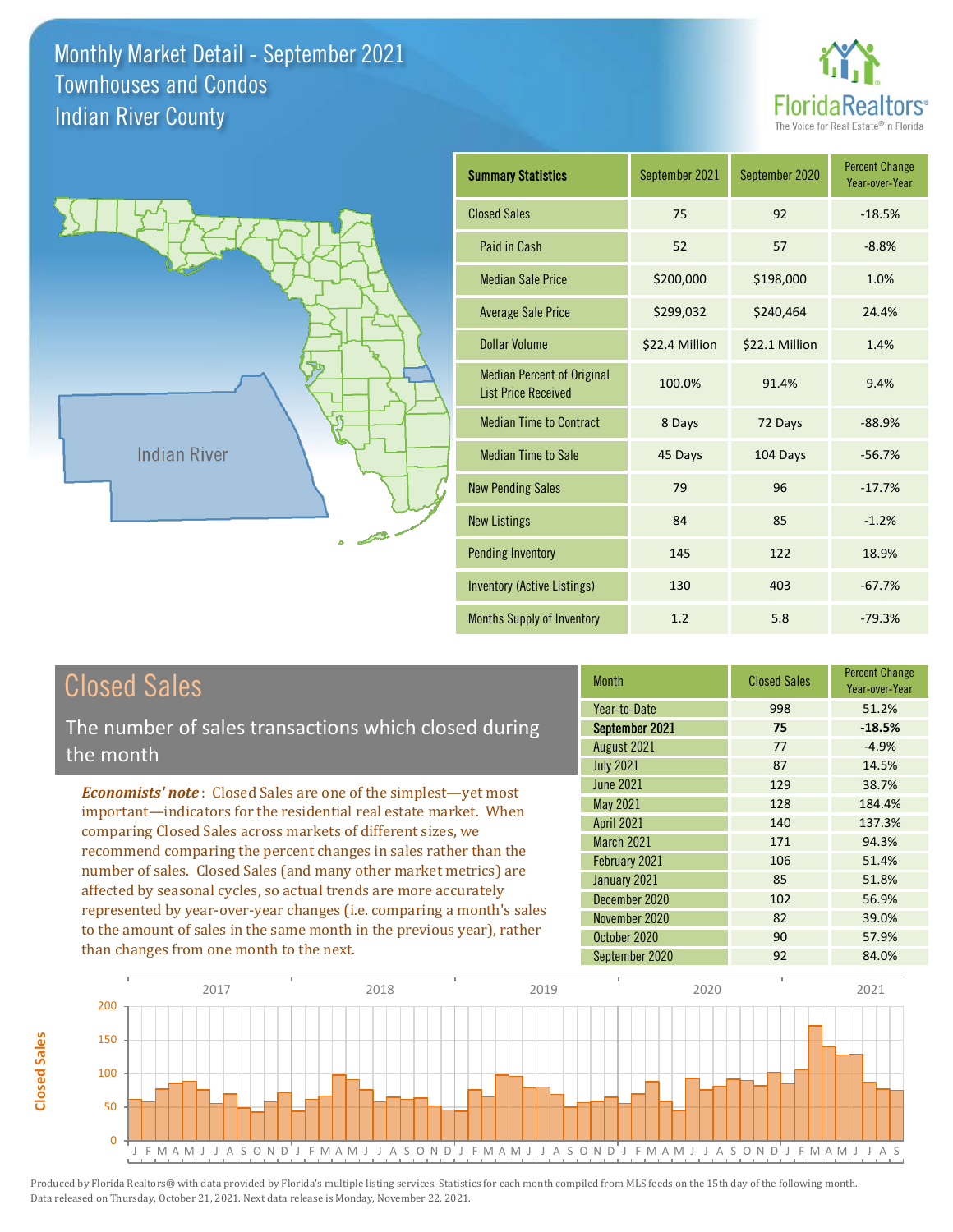this statistic should be interpreted with care.



52 18.2%

| Cash Sales                                                                      | <b>Month</b>      | <b>Cash Sales</b> | <b>Percent Change</b><br>Year-over-Year |
|---------------------------------------------------------------------------------|-------------------|-------------------|-----------------------------------------|
|                                                                                 | Year-to-Date      | 683               | 62.6%                                   |
| The number of Closed Sales during the month in which                            | September 2021    | 52                | $-8.8%$                                 |
| buyers exclusively paid in cash                                                 | August 2021       | 52                | $-10.3%$                                |
|                                                                                 | <b>July 2021</b>  | 69                | 38.0%                                   |
|                                                                                 | June 2021         | 90                | 60.7%                                   |
|                                                                                 | May 2021          | 88                | 238.5%                                  |
| <b>Economists' note</b> : Cash Sales can be a useful indicator of the extent to | <b>April 2021</b> | 93                | 138.5%                                  |
| which investors are participating in the market. Why? Investors are             | <b>March 2021</b> | 110               | 89.7%                                   |
| far more likely to have the funds to purchase a home available up front,        | February 2021     | 70                | 70.7%                                   |
| whereas the typical homebuyer requires a mortgage or some other                 | January 2021      | 59                | 68.6%                                   |
| form of financing. There are, of course, many possible exceptions, so           | December 2020     | 63                | 40.0%                                   |

J F M A M J J A S O N D J F M A M J J A S O N D J F M A M J J A S O N D J F M A M J J A S O N D J F M A M J J A S 0 20 40 60 80 100 120 2017 2018 2019 2020 2021

# Cash Sales as a Percentage of Closed Sales

The percentage of Closed Sales during the month which were Cash Sales

*Economists' note* : This statistic is simply another way of viewing Cash Sales. The remaining percentages of Closed Sales (i.e. those not paid fully in cash) each month involved some sort of financing, such as mortgages, owner/seller financing, assumed loans, etc.

| <b>Month</b>      | <b>Percent of Closed</b><br>Sales Paid in Cash | <b>Percent Change</b><br>Year-over-Year |
|-------------------|------------------------------------------------|-----------------------------------------|
| Year-to-Date      | 68.4%                                          | 7.5%                                    |
| September 2021    | 69.3%                                          | 11.8%                                   |
| August 2021       | 67.5%                                          | $-5.7%$                                 |
| <b>July 2021</b>  | 79.3%                                          | 20.5%                                   |
| June 2021         | 69.8%                                          | 15.9%                                   |
| <b>May 2021</b>   | 68.8%                                          | 19.0%                                   |
| <b>April 2021</b> | 66.4%                                          | 0.5%                                    |
| <b>March 2021</b> | 64.3%                                          | $-2.4%$                                 |
| February 2021     | 66.0%                                          | 12.6%                                   |
| January 2021      | 69.4%                                          | 11.0%                                   |
| December 2020     | 61.8%                                          | $-10.7%$                                |
| November 2020     | 63.4%                                          | $-15.0%$                                |
| October 2020      | 55.6%                                          | $-6.7%$                                 |
| September 2020    | 62.0%                                          | $-18.4%$                                |

October 2020 50 50 47.1%

November 2020

September 2020 57 50.0%

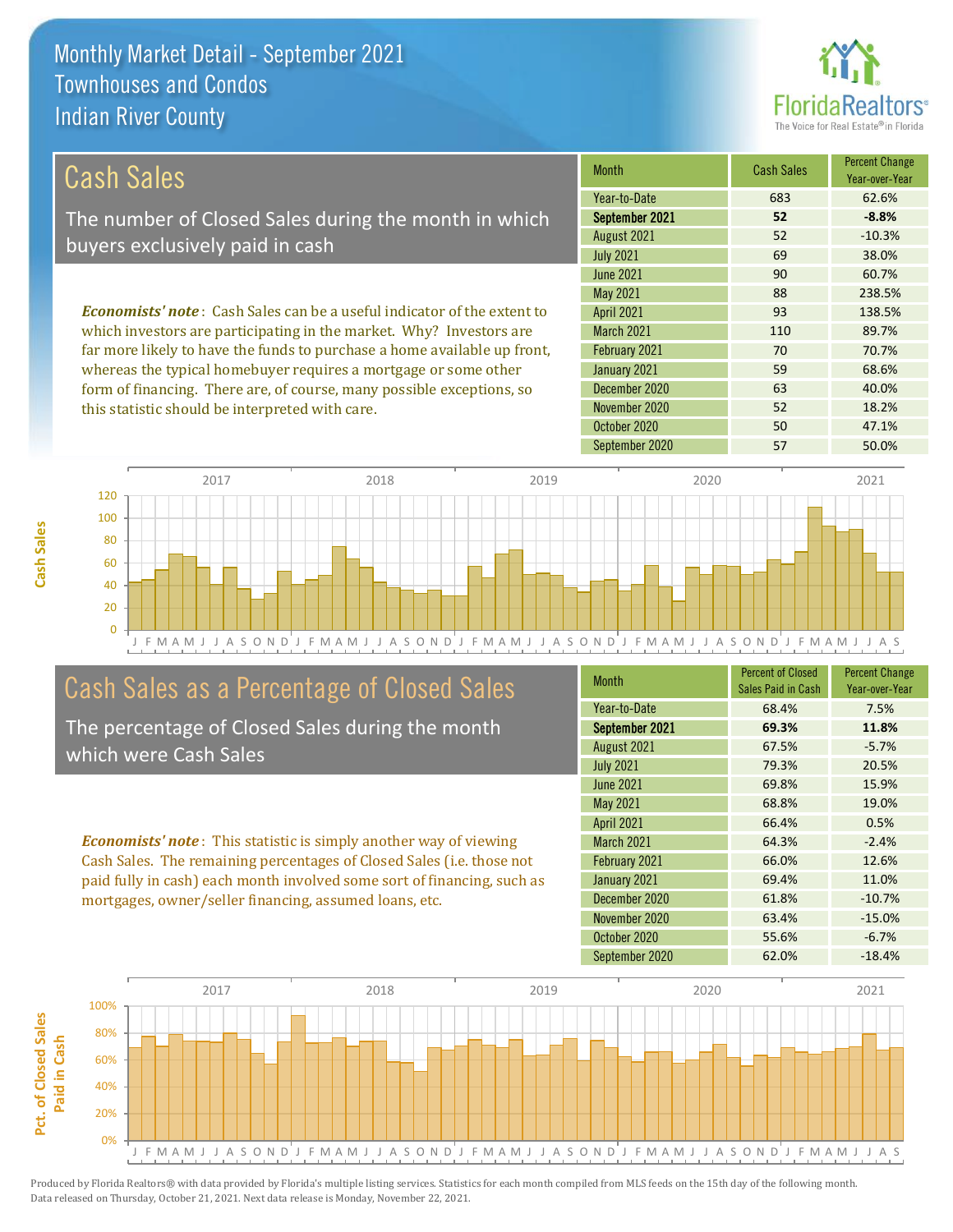

## Median Sale Price

The median sale price reported for the month (i.e. 50% of sales were above and 50% of sales were below)

*Economists' note* : Median Sale Price is our preferred summary statistic for price activity because, unlike Average Sale Price, Median Sale Price is not sensitive to high sale prices for small numbers of homes that may not be characteristic of the market area. Keep in mind that median price trends over time are not always solely caused by changes in the general value of local real estate. Median sale price only reflects the values of the homes that *sold* each month, and the mix of the types of homes that sell can change over time.

| <b>Month</b>      | <b>Median Sale Price</b> | <b>Percent Change</b><br>Year-over-Year |
|-------------------|--------------------------|-----------------------------------------|
| Year-to-Date      | \$190,850                | 14.3%                                   |
| September 2021    | \$200,000                | 1.0%                                    |
| August 2021       | \$210,000                | 34.6%                                   |
| <b>July 2021</b>  | \$188,900                | $-6.3%$                                 |
| <b>June 2021</b>  | \$230,000                | 39.4%                                   |
| May 2021          | \$218,500                | 39.3%                                   |
| <b>April 2021</b> | \$207,000                | 44.3%                                   |
| <b>March 2021</b> | \$175,000                | $-5.4%$                                 |
| February 2021     | \$150,000                | $-6.3%$                                 |
| January 2021      | \$190,000                | 17.5%                                   |
| December 2020     | \$173,250                | 11.4%                                   |
| November 2020     | \$159,900                | 1.5%                                    |
| October 2020      | \$153,000                | 9.3%                                    |
| September 2020    | \$198,000                | 29.0%                                   |



### Average Sale Price

The average sale price reported for the month (i.e. total sales in dollars divided by the number of sales)

*Economists' note* : Usually, we prefer Median Sale Price over Average Sale Price as a summary statistic for home prices. However, Average Sale Price does have its uses—particularly when it is analyzed alongside the Median Sale Price. For one, the relative difference between the two statistics can provide some insight into the market for higher-end homes in an area.

| Month             | <b>Average Sale Price</b> | <b>Percent Change</b><br>Year-over-Year |
|-------------------|---------------------------|-----------------------------------------|
| Year-to-Date      | \$329,751                 | 29.3%                                   |
| September 2021    | \$299,032                 | 24.4%                                   |
| August 2021       | \$298,192                 | 26.8%                                   |
| <b>July 2021</b>  | \$321,494                 | 17.0%                                   |
| <b>June 2021</b>  | \$392,673                 | 54.4%                                   |
| May 2021          | \$412,901                 | 102.7%                                  |
| <b>April 2021</b> | \$306,796                 | 22.5%                                   |
| <b>March 2021</b> | \$321,668                 | 10.6%                                   |
| February 2021     | \$268,247                 | 15.4%                                   |
| January 2021      | \$303,952                 | 1.5%                                    |
| December 2020     | \$271,431                 | $-15.8%$                                |
| November 2020     | \$291,427                 | 1.1%                                    |
| October 2020      | \$237,540                 | 6.2%                                    |
| September 2020    | \$240,464                 | 11.1%                                   |

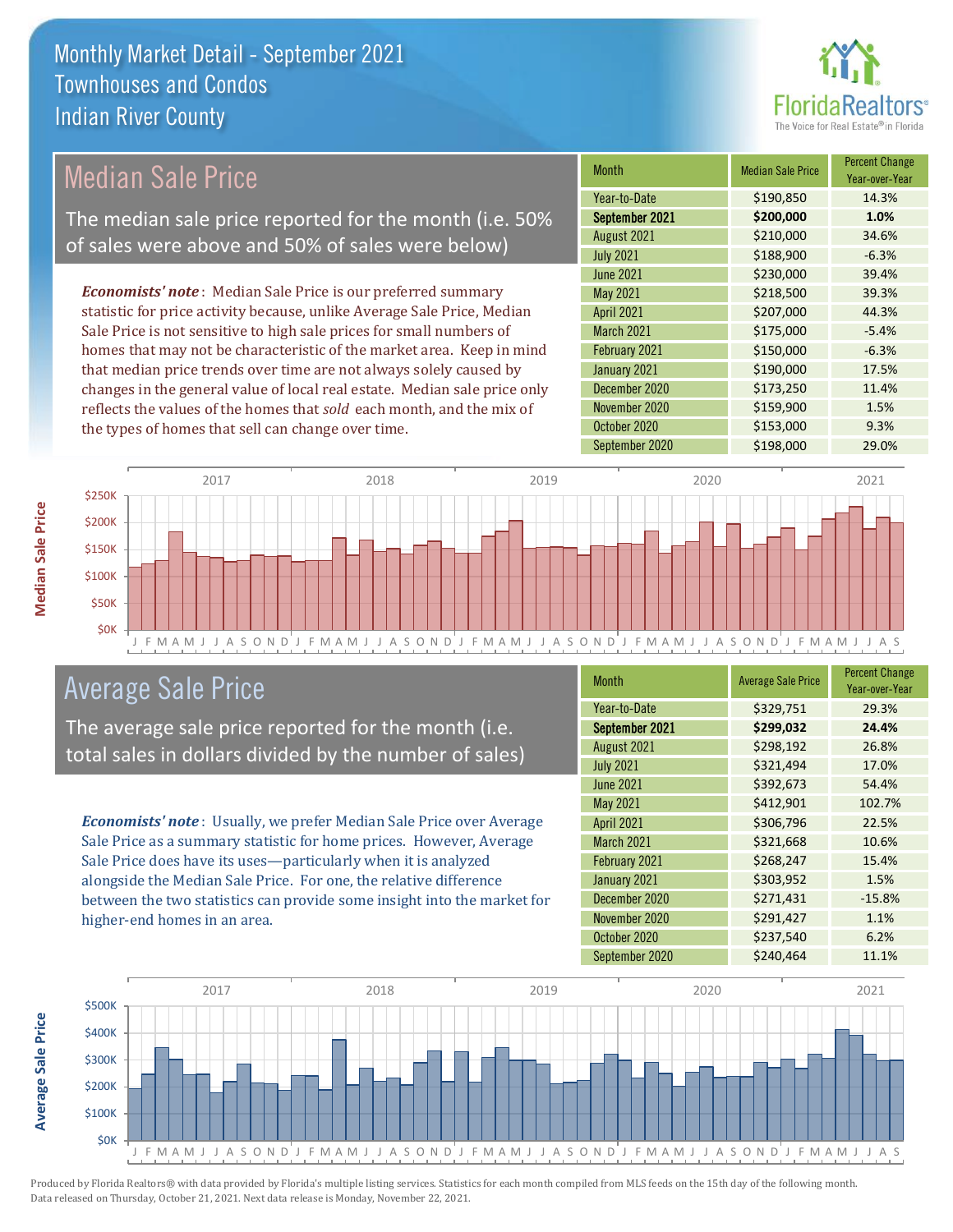

Year-over-Year

### ollar Volume

The sum of the sale prices for all sales which closed during the month

*Economists' note* : Dollar Volume is simply the sum of all sale prices in a given time period, and can quickly be calculated by multiplying Closed Sales by Average Sale Price. It is a strong indicator of the health of the real estate industry in a market, and is of particular interest to real estate professionals, investors, analysts, and government agencies. Potential home sellers and home buyers, on the other hand, will likely be better served by paying attention to trends in the two components of Dollar Volume (i.e. sales and prices) individually.



### Median Percent of Original List Price Received

The median of the sale price (as a percentage of the original list price) across all properties selling during the month

*Economists' note* : The Median Percent of Original List Price Received is useful as an indicator of market recovery, since it typically rises as buyers realize that the market may be moving away from them and they need to match the selling price (or better it) in order to get a contract on the house. This is usually the last measure to indicate a market has shifted from down to up, so it is what we would call a *lagging* indicator.

| <b>Month</b>      | Med. Pct. of Orig.<br><b>List Price Received</b> | <b>Percent Change</b><br>Year-over-Year |
|-------------------|--------------------------------------------------|-----------------------------------------|
| Year-to-Date      | 97.1%                                            | 4.3%                                    |
| September 2021    | 100.0%                                           | 9.4%                                    |
| August 2021       | 97.9%                                            | 4.9%                                    |
| <b>July 2021</b>  | 98.3%                                            | 5.2%                                    |
| <b>June 2021</b>  | 97.5%                                            | 5.3%                                    |
| May 2021          | 96.9%                                            | 2.6%                                    |
| <b>April 2021</b> | 97.2%                                            | 3.6%                                    |
| <b>March 2021</b> | 96.9%                                            | 3.9%                                    |
| February 2021     | 95.1%                                            | 1.9%                                    |
| January 2021      | 95.0%                                            | 1.4%                                    |
| December 2020     | 93.2%                                            | $-1.4%$                                 |
| November 2020     | 95.4%                                            | 1.8%                                    |
| October 2020      | 94.7%                                            | 0.4%                                    |
| September 2020    | 91.4%                                            | $-1.9%$                                 |

January 2021 **\$25.8 Million** 54.1%

June 2021 **\$50.7 Million** 114.2% May 2021 **\$52.9 Million** 476.4% April 2021 \$43.0 Million 190.8% March 2021 **\$55.0 Million** 114.8% February 2021 **\$28.4 Million 74.8%** 

August 2021 **\$23.0 Million 20.5%** July 2021 **\$28.0 Million** 33.9%

September 2021 **\$22.4 Million 1.4%** Year-to-Date \$329.1 Million 95.6%

Month **Dollar Volume** Percent Change

October 2020 \$21.4 Million 67.7%

September 2020 \$22.1 Million 104.5%

**\$23.9 Million 40.5%** 

\$27.7 Million 32.1%

December 2020

November 2020

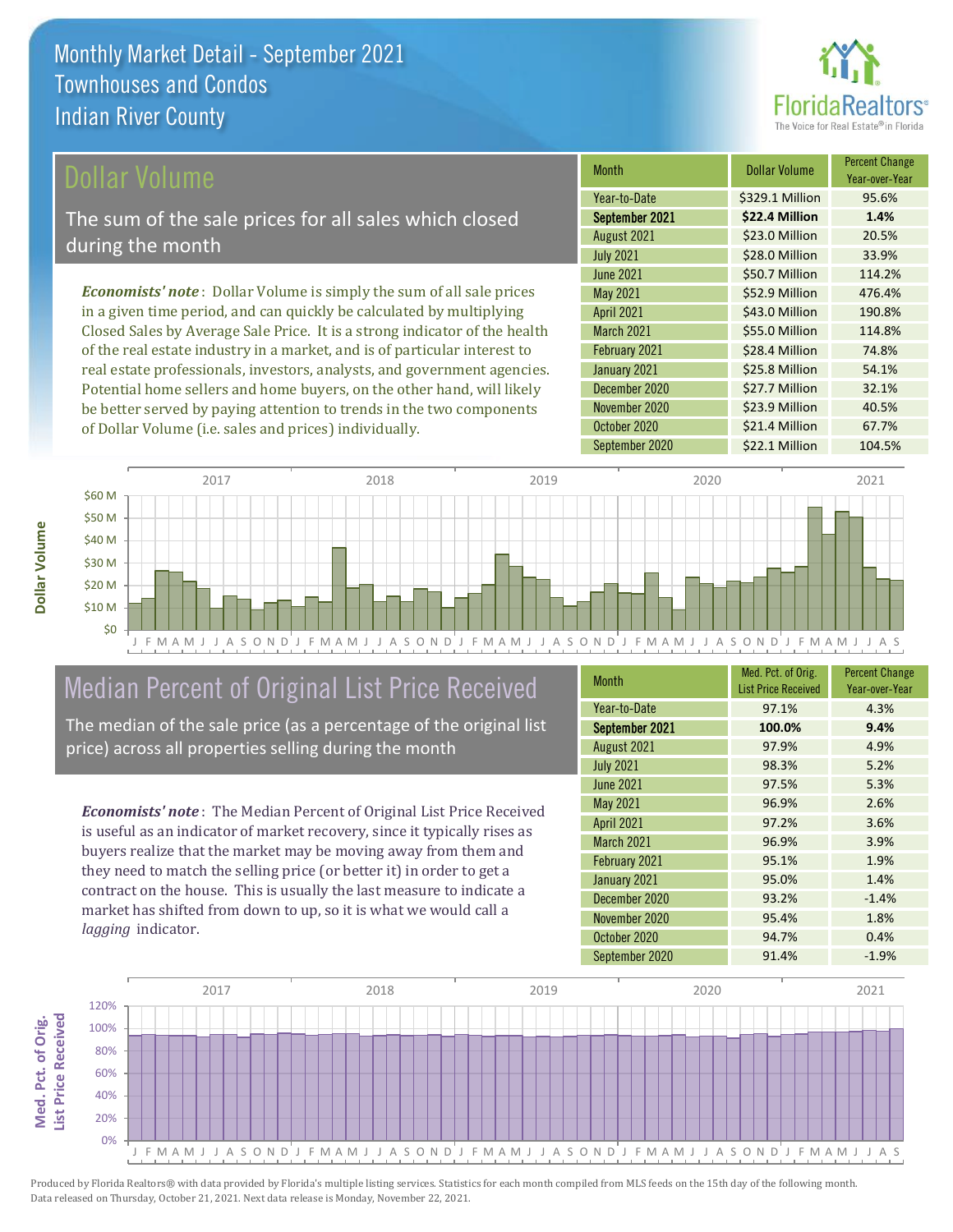

## Median Time to Contract

The median number of days between the listing date and contract date for all Closed Sales during the month

*Economists' note* : Like Time to Sale, Time to Contract is a measure of the length of the home selling process calculated for sales which closed during the month. The difference is that Time to Contract measures the number of days between the initial listing of a property and the signing of the contract which eventually led to the closing of the sale. When the gap between Median Time to Contract and Median Time to Sale grows, it is usually a sign of longer closing times and/or declining numbers of cash sales.

| <b>Month</b>      | <b>Median Time to</b><br>Contract | <b>Percent Change</b><br>Year-over-Year |
|-------------------|-----------------------------------|-----------------------------------------|
| Year-to-Date      | 29 Days                           | $-63.3%$                                |
| September 2021    | 8 Days                            | $-88.9%$                                |
| August 2021       | 16 Days                           | $-80.5%$                                |
| <b>July 2021</b>  | 21 Days                           | $-79.4%$                                |
| <b>June 2021</b>  | 25 Days                           | $-74.5%$                                |
| May 2021          | 25 Days                           | $-44.4%$                                |
| <b>April 2021</b> | 29 Days                           | $-12.1%$                                |
| March 2021        | 33 Days                           | $-44.1%$                                |
| February 2021     | 57 Days                           | $-31.3%$                                |
| January 2021      | 41 Days                           | $-45.3%$                                |
| December 2020     | 97 Days                           | 136.6%                                  |
| November 2020     | 92 Days                           | 43.8%                                   |
| October 2020      | 81 Days                           | 55.8%                                   |
| September 2020    | 72 Days                           | $-32.1%$                                |



### Median Time to Sale

**Median Time to Contract**

**Median Time to** 

The median number of days between the listing date and closing date for all Closed Sales during the month

*Economists' note* : Time to Sale is a measure of the length of the home selling process, calculated as the number of days between the initial listing of a property and the closing of the sale. *Median* Time to Sale is the amount of time the "middle" property selling this month was on the market. That is, 50% of homes selling this month took *less* time to sell, and 50% of homes took *more* time to sell. Median Time to Sale gives a more accurate picture than Average Time to Sale, which can be skewed upward by small numbers of properties taking an abnormally long time to sell.

| <b>Month</b>      | <b>Median Time to Sale</b> | <b>Percent Change</b><br>Year-over-Year |
|-------------------|----------------------------|-----------------------------------------|
| Year-to-Date      | 70 Days                    | $-36.9%$                                |
| September 2021    | 45 Days                    | $-56.7%$                                |
| August 2021       | 57 Days                    | $-54.0%$                                |
| <b>July 2021</b>  | 58 Days                    | $-62.1%$                                |
| <b>June 2021</b>  | 60 Days                    | $-55.2%$                                |
| May 2021          | 70 Days                    | $-13.6%$                                |
| <b>April 2021</b> | 74 Days                    | $-15.9%$                                |
| <b>March 2021</b> | 73 Days                    | $-31.8%$                                |
| February 2021     | 93 Days                    | $-15.5%$                                |
| January 2021      | 76 Days                    | $-28.3%$                                |
| December 2020     | 141 Days                   | 85.5%                                   |
| November 2020     | 130 Days                   | 31.3%                                   |
| October 2020      | 111 Days                   | 14.4%                                   |
| September 2020    | 104 Days                   | $-35.4%$                                |

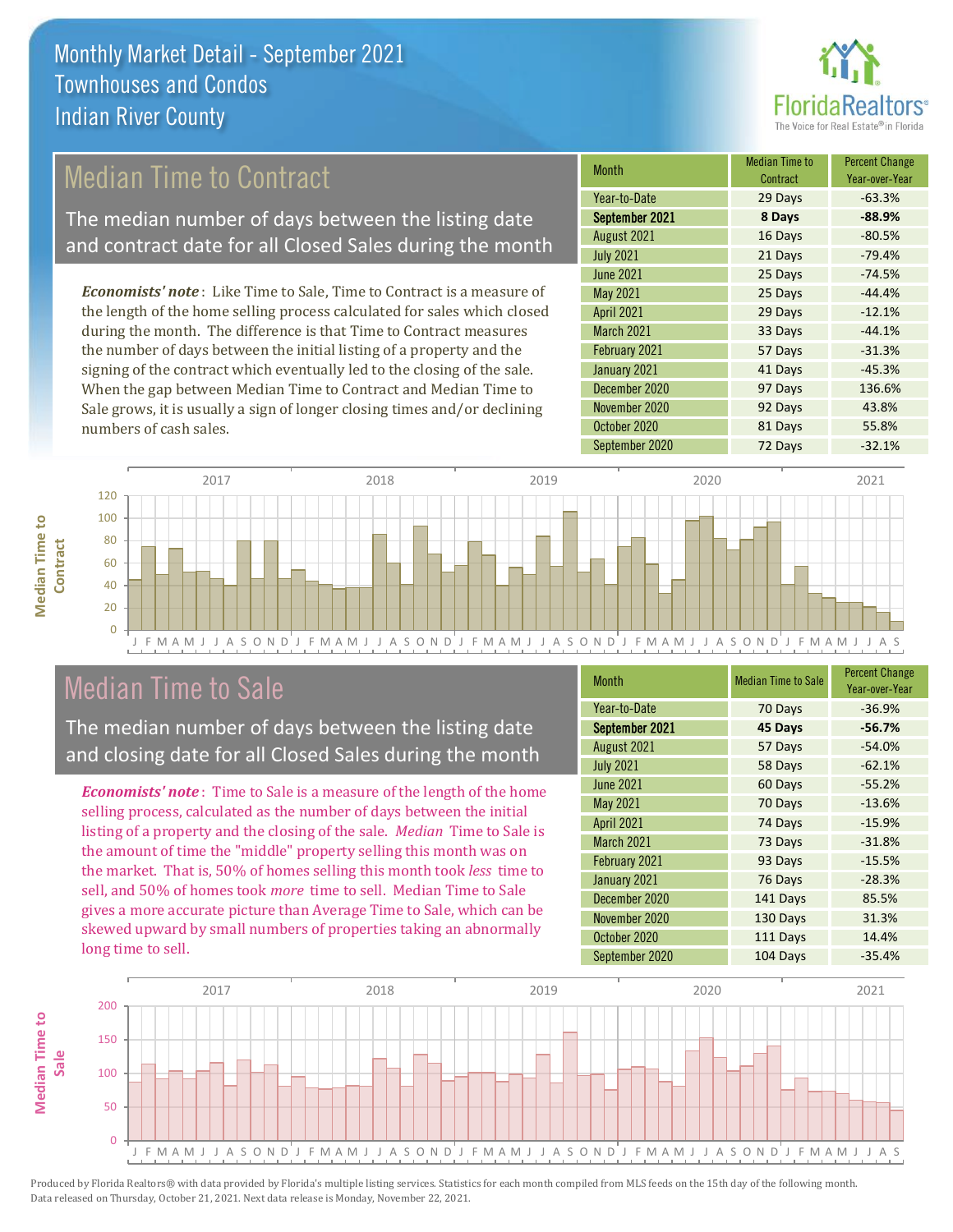

| <b>New Pending Sales</b>                                                       | <b>Month</b>      | <b>New Pending Sales</b> | <b>Percent Change</b><br>Year-over-Year |
|--------------------------------------------------------------------------------|-------------------|--------------------------|-----------------------------------------|
|                                                                                | Year-to-Date      | 1,055                    | 40.1%                                   |
| The number of listed properties that went under                                | September 2021    | 79                       | $-17.7%$                                |
| contract during the month                                                      | August 2021       | 96                       | 10.3%                                   |
|                                                                                | <b>July 2021</b>  | 70                       | $-13.6%$                                |
|                                                                                | June 2021         | 86                       | $-7.5%$                                 |
| <b>Economists' note</b> : Because of the typical length of time it takes for a | May 2021          | 125                      | 31.6%                                   |
| sale to close, economists consider Pending Sales to be a decent                | <b>April 2021</b> | 122                      | 165.2%                                  |
| indicator of potential future Closed Sales. It is important to bear in         | <b>March 2021</b> | 165                      | 135.7%                                  |
| mind, however, that not all Pending Sales will be closed successfully.         | February 2021     | 153                      | 64.5%                                   |
| So, the effectiveness of Pending Sales as a future indicator of Closed         | January 2021      | 159                      | 72.8%                                   |
| Sales is susceptible to changes in market conditions such as the               | December 2020     | 103                      | 80.7%                                   |
| availability of financing for homebuyers and the inventory of                  | November 2020     | 95                       | 72.7%                                   |



# New Listings

distressed properties for sale.

The number of properties put onto the market during the month

*Economists' note* : New Listings tend to rise in delayed response to increasing prices, so they are often seen as a lagging indicator of market health. As prices rise, potential sellers raise their estimations of value—and in the most recent cycle, rising prices have freed up many potential sellers who were previously underwater on their mortgages. Note that in our calculations, we take care to not include properties that were recently taken off the market and quickly relisted, since these are not really *new* listings.

| <b>Month</b>      | <b>New Listings</b> | <b>Percent Change</b><br>Year-over-Year |
|-------------------|---------------------|-----------------------------------------|
| Year-to-Date      | 933                 | $-0.6%$                                 |
| September 2021    | 84                  | $-1.2%$                                 |
| August 2021       | 95                  | 37.7%                                   |
| <b>July 2021</b>  | 66                  | $-27.5%$                                |
| <b>June 2021</b>  | 92                  | $-7.1%$                                 |
| <b>May 2021</b>   | 79                  | $-49.7%$                                |
| <b>April 2021</b> | 124                 | 37.8%                                   |
| March 2021        | 125                 | 11.6%                                   |
| February 2021     | 121                 | 26.0%                                   |
| January 2021      | 147                 | 5.0%                                    |
| December 2020     | 82                  | 1.2%                                    |
| November 2020     | 98                  | $-20.3%$                                |
| October 2020      | 94                  | $-28.8%$                                |
| September 2020    | 85                  | 30.8%                                   |

September 2020 96 74.5%

October 2020 104 104 42.5%



Produced by Florida Realtors® with data provided by Florida's multiple listing services. Statistics for each month compiled from MLS feeds on the 15th day of the following month. Data released on Thursday, October 21, 2021. Next data release is Monday, November 22, 2021.

**New Listings**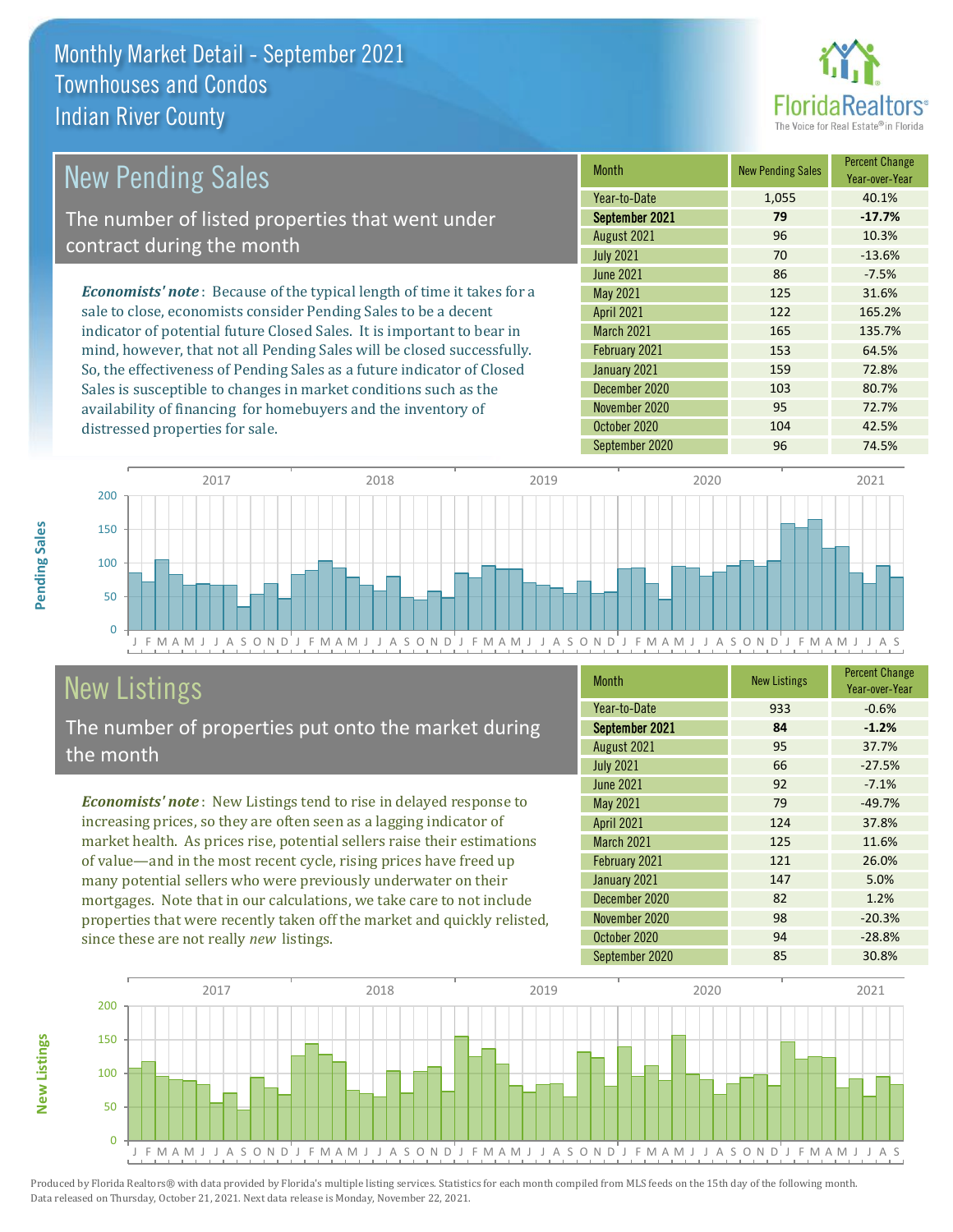

# *Economists' note* : There are a number of ways to define and calculate Inventory (Active Listings) The number of property listings active at the end of the month

Inventory. Our method is to simply count the number of active listings on the last day of the month, and hold this number to compare with the same month the following year. Inventory rises when New Listings are outpacing the number of listings that go off-market (regardless of whether they actually sell). Likewise, it falls when New Listings aren't keeping up with the rate at which homes are going off-market.

| Month                    | Inventory | <b>Percent Change</b><br>Year-over-Year |
|--------------------------|-----------|-----------------------------------------|
| <b>YTD (Monthly Avg)</b> | 185       | $-63.5%$                                |
| September 2021           | 130       | $-67.7%$                                |
| August 2021              | 123       | $-71.0%$                                |
| <b>July 2021</b>         | 125       | $-74.4%$                                |
| <b>June 2021</b>         | 136       | $-73.2%$                                |
| May 2021                 | 144       | $-74.5%$                                |
| <b>April 2021</b>        | 190       | $-66.0%$                                |
| <b>March 2021</b>        | 216       | $-60.3%$                                |
| February 2021            | 278       | $-47.2%$                                |
| January 2021             | 322       | $-40.3%$                                |
| December 2020            | 353       | $-34.5%$                                |
| November 2020            | 387       | $-24.3%$                                |
| October 2020             | 389       | $-14.7%$                                |
| September 2020           | 403       | $-3.6%$                                 |



# Months Supply of Inventory

An estimate of the number of months it will take to deplete the current Inventory given recent sales rates

*Economists' note* : MSI is a useful indicator of market conditions. The benchmark for a balanced market (favoring neither buyer nor seller) is 5.5 months of inventory. Anything higher is traditionally a buyers' market, and anything lower is a sellers' market. There is no single accepted way of calculating MSI. A common method is to divide current Inventory by the most recent month's Closed Sales count, but this count is a usually poor predictor of future Closed Sales due to seasonal cycles. To eliminate seasonal effects, we use the 12-month average of monthly Closed Sales instead.

| <b>Month</b>             | <b>Months Supply</b> | <b>Percent Change</b><br>Year-over-Year |
|--------------------------|----------------------|-----------------------------------------|
| <b>YTD (Monthly Avg)</b> | 2.0                  | $-73.0%$                                |
| September 2021           | 1.2                  | $-79.3%$                                |
| August 2021              | 1.1                  | $-82.8%$                                |
| <b>July 2021</b>         | 1.2                  | $-83.8%$                                |
| <b>June 2021</b>         | 1.3                  | $-83.1%$                                |
| <b>May 2021</b>          | 1.4                  | $-83.9%$                                |
| <b>April 2021</b>        | 2.0                  | $-75.3%$                                |
| <b>March 2021</b>        | 2.4                  | $-68.0%$                                |
| February 2021            | 3.3                  | $-56.0%$                                |
| January 2021             | 4.0                  | $-47.4%$                                |
| December 2020            | 4.5                  | $-41.6%$                                |
| November 2020            | 5.2                  | $-30.7%$                                |
| October 2020             | 5.3                  | $-20.9%$                                |
| September 2020           | 5.8                  | $-4.9%$                                 |

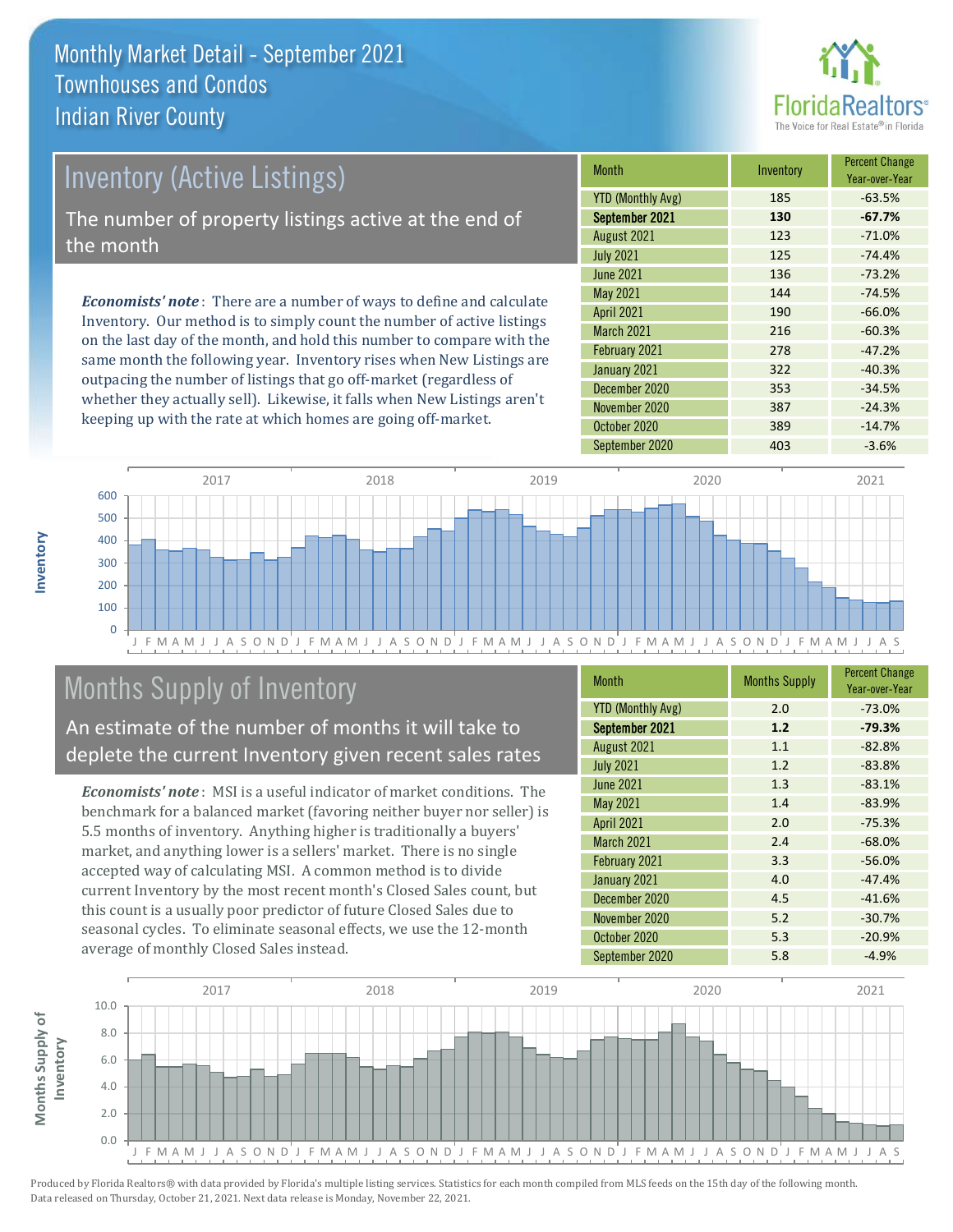

# Closed Sales by Sale Price

The number of sales transactions which closed during the month

*Economists' note:* Closed Sales are one of the simplest—yet most important—indicators for the residential real estate market. When comparing Closed Sales across markets of different sizes, we recommend comparing the percent changes in sales rather than the number of sales. Closed Sales (and many other market metrics) are affected by seasonal cycles, so actual trends are more accurately represented by year-over-year changes (i.e. comparing a month's sales to the amount of sales in the same month in the previous year), rather than changes from one month to the next.





### Median Time to Contract by Sale Price The median number of days between the listing date and contract date for all Closed Sales during the month

*Economists' note* : Like Time to Sale, Time to Contract is a measure of the length of the home selling process calculated for sales which closed during the month. The difference is that Time to Contract measures the number of days between the initial listing of a property and the signing of the contract which eventually led to the closing of the sale. When the gap between Median Time to Contract and Median Time to Sale grows, it is usually a sign of longer closing times and/or declining numbers of cash sales.

| <b>Sale Price</b>     | <b>Median Time to</b><br>Contract | <b>Percent Change</b><br>Year-over-Year |
|-----------------------|-----------------------------------|-----------------------------------------|
| Less than \$50,000    | (No Sales)                        | N/A                                     |
| \$50,000 - \$99,999   | 4 Days                            | $-98.2%$                                |
| $$100,000 - $149,999$ | 9 Days                            | $-87.5%$                                |
| $$150,000 - $199,999$ | 11 Days                           | $-54.2%$                                |
| \$200,000 - \$249,999 | 3 Days                            | $-96.3%$                                |
| \$250,000 - \$299,999 | 5 Days                            | $-96.6%$                                |
| \$300,000 - \$399,999 | 6 Days                            | $-94.7%$                                |
| \$400,000 - \$599,999 | 27 Days                           | $-58.5%$                                |
| \$600,000 - \$999,999 | 20 Days                           | $-81.8%$                                |
| \$1,000,000 or more   | (No Sales)                        | N/A                                     |



Produced by Florida Realtors® with data provided by Florida's multiple listing services. Statistics for each month compiled from MLS feeds on the 15th day of the following month. Data released on Thursday, October 21, 2021. Next data release is Monday, November 22, 2021.

**Median Time to Contract**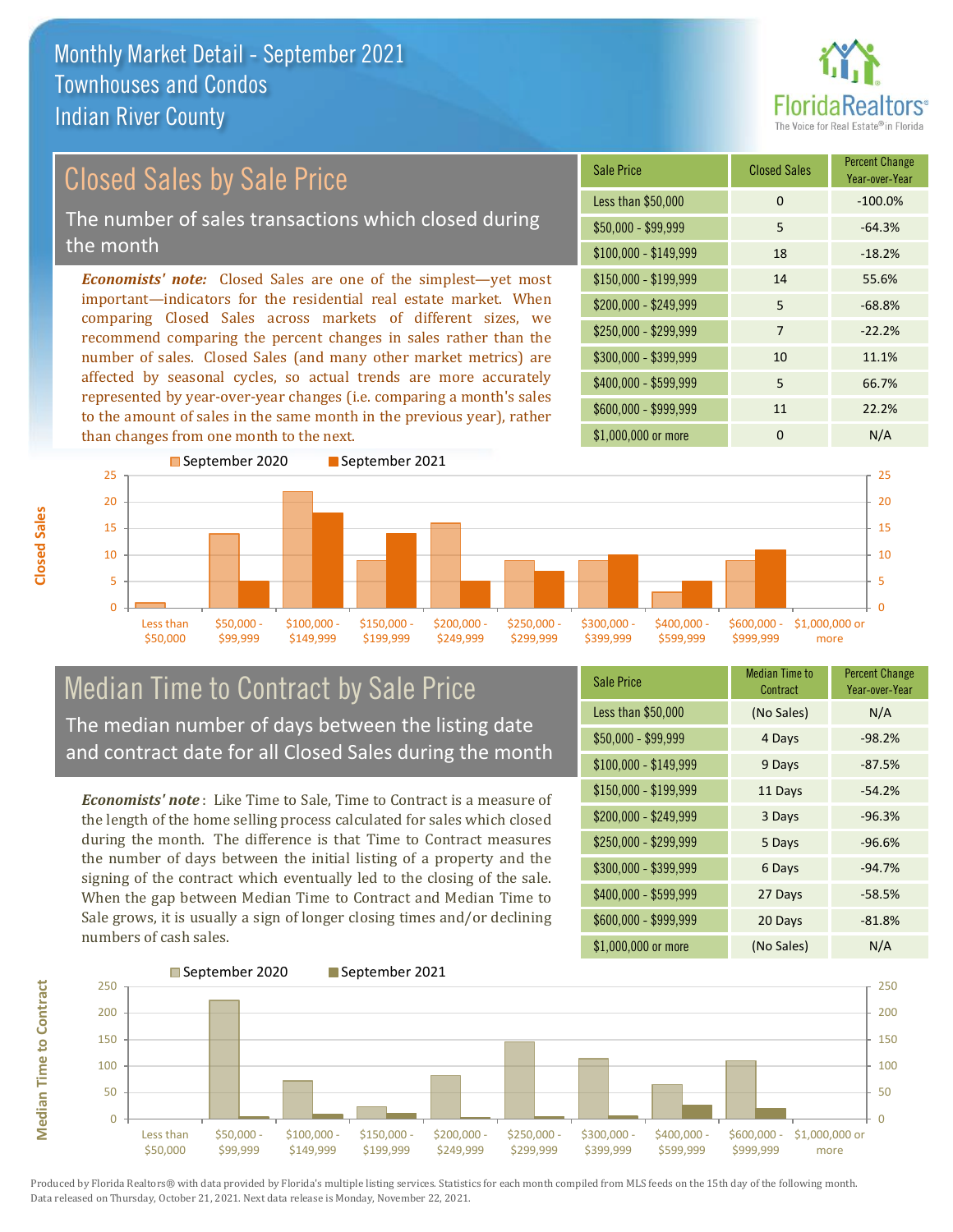

# New Listings by Initial Listing Price

The number of properties put onto the market during the month

*Economists' note:* New Listings tend to rise in delayed response to increasing prices, so they are often seen as a lagging indicator of market health. As prices rise, potential sellers raise their estimations of value—and in the most recent cycle, rising prices have freed up many potential sellers who were previously underwater on their mortgages. Note that in our calculations, we take care to not include properties that were recently taken off the market and quickly relisted, since these are not really *new* listings.





### Inventory by Current Listing Price The number of property listings active at the end of the month

*Economists' note* : There are a number of ways to define and calculate Inventory. Our method is to simply count the number of active listings on the last day of the month, and hold this number to compare with the same month the following year. Inventory rises when New Listings are outpacing the number of listings that go off-market (regardless of whether they actually sell). Likewise, it falls when New Listings aren't keeping up with the rate at which homes are going off-market.

| <b>Current Listing Price</b> | Inventory | <b>Percent Change</b><br>Year-over-Year |
|------------------------------|-----------|-----------------------------------------|
| Less than \$50,000           | $\Omega$  | N/A                                     |
| $$50,000 - $99,999$          | 4         | $-89.7%$                                |
| $$100,000 - $149,999$        | 13        | $-83.3%$                                |
| $$150,000 - $199,999$        | 20        | $-55.6%$                                |
| \$200,000 - \$249,999        | 12        | $-47.8%$                                |
| \$250,000 - \$299,999        | 9         | $-77.5%$                                |
| \$300,000 - \$399,999        | 3         | $-92.7%$                                |
| \$400,000 - \$599,999        | 13        | $-69.0%$                                |
| \$600,000 - \$999,999        | 16        | $-60.0%$                                |
| \$1,000,000 or more          | 40        | $-27.3%$                                |



Produced by Florida Realtors® with data provided by Florida's multiple listing services. Statistics for each month compiled from MLS feeds on the 15th day of the following month. Data released on Thursday, October 21, 2021. Next data release is Monday, November 22, 2021.

**Inventory**